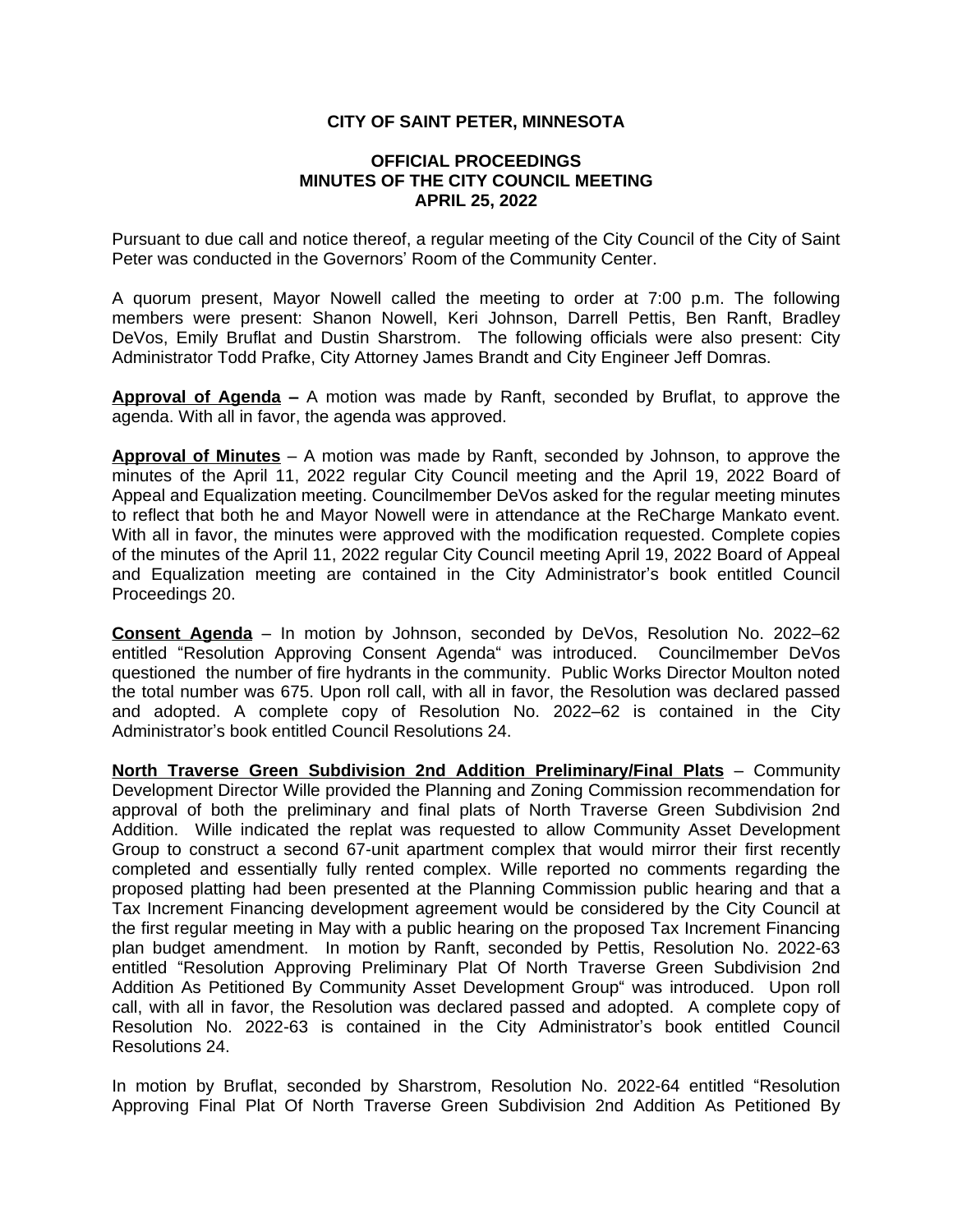Community Asset Development Group" was introduced. Upon roll call, with all in favor, the Resolution was declared passed and adopted. A complete copy of Resolution No. 2022-64 is contained in the City Administrator's book entitled Council Resolutions 24.

**Transit Compliance Manager Position Description** – City Administrator Prafke recommended modifications to the description for the position of Transit Compliance Manager, most notably in the minimum and desired qualifications. Prafke stated the proposed changes would allow for a broader base of candidates meeting the minimum requirements while providing a broader background and experience in the management of employees. Prafke also noted the change included a recommendation to increase the pay equity points for the position and that adoption of the resolution would allow staff to begin the recruitment process so as to have a new Compliance Manager in place for training before the current employee leaves.

Councilmember Johnson asked how long the new employee would train with the current employee. Prafke indicated probably three weeks, but stated the ideal timeline would be five or more weeks.

In motion by Johnson, seconded by Bruflat, Resolution No. 2022-65 entitled "Resolution Adopting Updated Position Description For Transit Compliance Manager" was introduced. Upon roll call, with all in favor, the Resolution was declared passed and adopted. A complete copy of Resolution No. 2022-65 is contained in the City Administrator's book entitled Council Resolutions 24.

**Business License Applications** – City Administrator Prafke reported nothing had been found in background investigations that would prohibit issuance of a Soft Drink license to the new owner of Erbert's and Gerbert's or a Tree Worker license for Melchoir Tree Service. In motion by Ranft, seconded by Sharstrom, Resolution No. 2022-66 entitled "Resolution Approving New Business Licenses" was introduced. Upon roll call, with all in favor, the Resolution was declared passed and adopted. A complete copy of Resolution No. 2022-66 is contained in the City Administrator's book entitled Council Resolutions 24.

**Closed Session: Union Contract Negotiations** – City Administrator Prafke requested a closed session, as authorized under State Statute, to discuss union contract negotiations with The International Union of Operating Engineers Local 70 (Streets). In motion by DeVos, seconded by Johnson, Resolution No. 2022-67 entitled "Resolution Calling For Closed Session" was introduced. Upon roll call, with all in favor, the Resolution was declared passed and adopted. A complete copy of Resolution No. 2022-67 is contained in the City Administrator's book entitled Council Resolutions 24.

The Council adjourned to closed session at 7:20 p.m. to discuss Streets Union contract negotiations. The closed session ended at 7:25 p.m.

The City Council returned to open session at 7:29 p.m.

**Streets Union Contract 2022-2023** – City Administrator Prafke recommended execution of the 2022-2023 contract with the International Union of Operating Engineers Local 70 (Streets) which would be retroactive to January 1, 2022; include a three percent (3%) wage increase across the board in each year of the contract and in 2022 an additional \$1.00 per hour increase; and modifications to call back language along with technical (i.e. typo) changes. In motion by Johnson, seconded by Ranft, Resolution No. 2022-68 entitled "Resolution Approving Contract By And Between The City Of Saint Peter And International Union of Operating Engineers Local